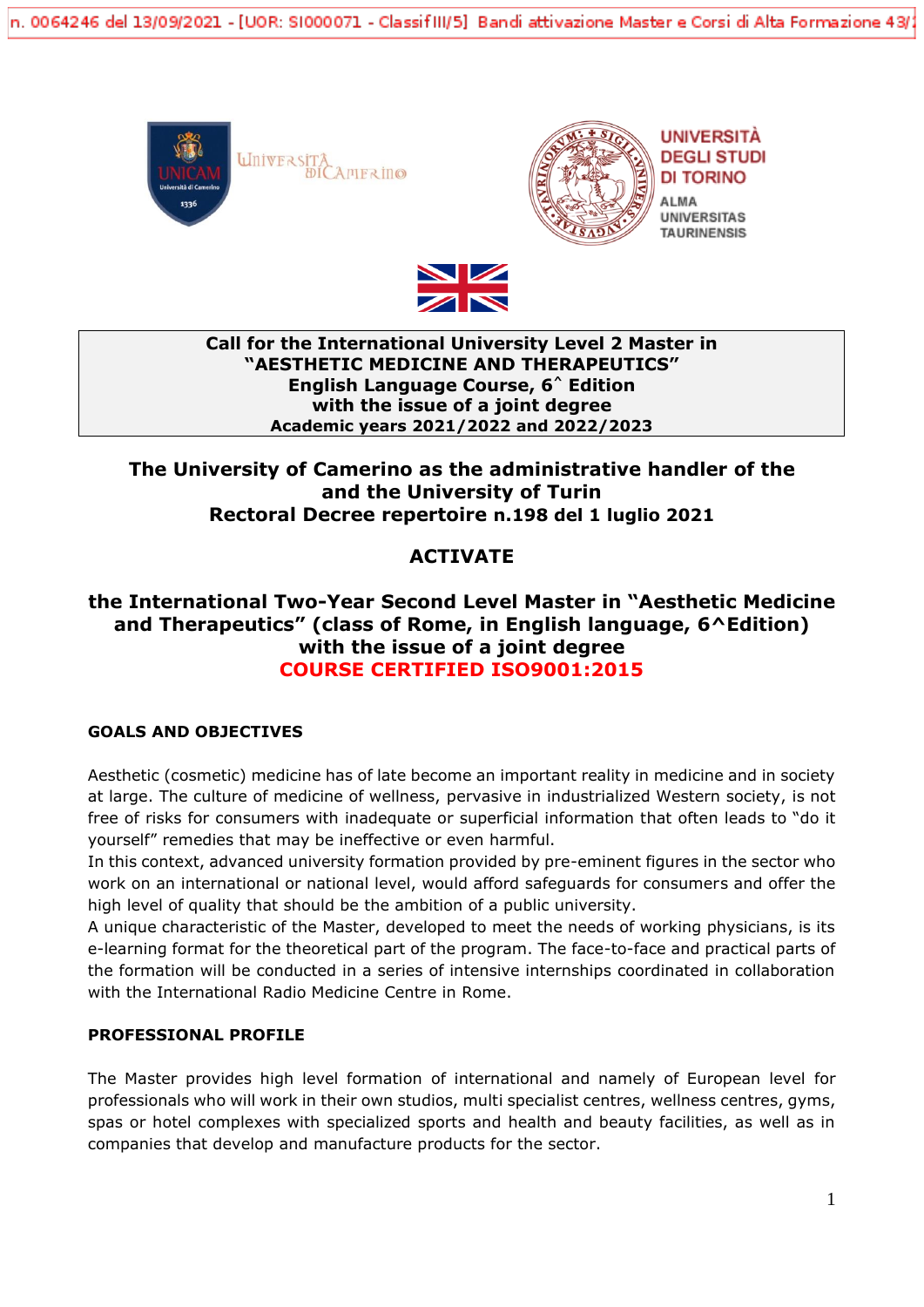## **THE COURSE**

| <b>COURSE SYLLABUS</b>                                                   |                                  |                |                                       |                                            |                                      |                       |
|--------------------------------------------------------------------------|----------------------------------|----------------|---------------------------------------|--------------------------------------------|--------------------------------------|-----------------------|
| <b>Title of the activity</b>                                             | <b>Discipline</b><br>area(s)     | <b>ECTS</b>    | <b>Hours</b><br>of e-<br>learni<br>ng | <b>ECTS Organization</b>                   |                                      |                       |
|                                                                          |                                  |                |                                       | Hours of<br>face-to-<br>face<br>activities | Hours of<br>collateral<br>activities | Hours of<br>own study |
| Introduction to the<br>Course and the Use of<br>the E-learning Platform  |                                  | 3              |                                       | 15                                         | 30                                   | 30                    |
| Human Anatomy (2<br>modules)                                             | 05/H1<br>BIO/16                  | $\overline{4}$ | 22                                    |                                            | 10                                   | 68                    |
| <b>Ethical and Regulatory</b><br>Aspects. Professional<br>Responsibility | 06/M2<br>MED/43<br>MED/44        | 4              | 18                                    | $\overline{4}$                             | 10                                   | 68                    |
| Foundations for Therapy<br>Associated with<br><b>Cosmetic Medicine</b>   | 05/G1<br><b>BIO/14</b>           | 6              | 28                                    | 8                                          | 12                                   | 102                   |
| Bio-informatics                                                          | 01/B1<br><b>INF/01</b>           | $\overline{2}$ | 16                                    |                                            |                                      | 34                    |
| Plastic surgery<br>(2 modules)                                           | 06/E2<br>MED/19                  | $\overline{6}$ | 30                                    | 10                                         | 8                                    | 102                   |
| Cosmetology                                                              | 06/D4<br>CHIM/09<br>MED/35       | $\overline{4}$ | 18                                    | $\overline{4}$                             | 10                                   | 68                    |
| Dermatology                                                              | 06/D4<br>MED/35                  | $\overline{3}$ | 8                                     | 8                                          | 8                                    | 51                    |
| Dietology and Nutrition<br>Sciences (2 modules)                          | 06/D2<br><b>MED713</b><br>MED/49 | 6              | 28                                    | 8                                          | 12                                   | 102                   |
| <b>Elements of Public</b><br>Health and Prevention                       | 06/M1<br>MED/42                  | $\overline{2}$ | 16                                    |                                            |                                      | 34                    |
| <b>Medical Electrophysics</b>                                            | 06/N1<br><b>MED/50</b>           | 3              | 8                                     | 8                                          | 8                                    | 51                    |
| Endocrinology                                                            | 06/D2<br><b>MED713</b>           | $\overline{3}$ | $\,8\,$                               | 8                                          | 8                                    | 51                    |
| Phytotherapy                                                             | 05/G1<br>BIO/14                  | 6              | 28                                    | 8                                          | 12                                   | 102                   |
| Phlebology                                                               | 06/E2<br>MED/19                  | $\overline{3}$ | 8                                     | $\overline{8}$                             | $\infty$                             | 51                    |
| Laser Terapy                                                             | 06/N1                            | $\overline{3}$ | $\,8\,$                               | $\overline{8}$                             | $\, 8$                               | $\overline{51}$       |
| Anti-aging Medicine                                                      | 06/D4<br>CHIM/09                 | $\overline{3}$ | 8                                     | 8                                          | 8                                    | 51                    |
| Aesthetic (Cosmetic)<br>Medicine (4 modules)                             | Interdisciplinary                | 20             | 70                                    | 30                                         | 60                                   | 340                   |
| Ophthamology                                                             | 06/F2<br>MED/30                  | $\overline{2}$ | 16                                    |                                            |                                      | 34                    |
| Odontostomatology                                                        | 06/F1<br>MED/28                  | $\overline{2}$ | 12                                    | $\overline{4}$                             |                                      | 34                    |
| Posturology                                                              | 06/F4<br>MED/34                  | $\overline{3}$ | 8                                     | 8                                          | 8                                    | 51                    |
|                                                                          | Interdisciplinary                | 12             | 56                                    | 16                                         | 24                                   | 204                   |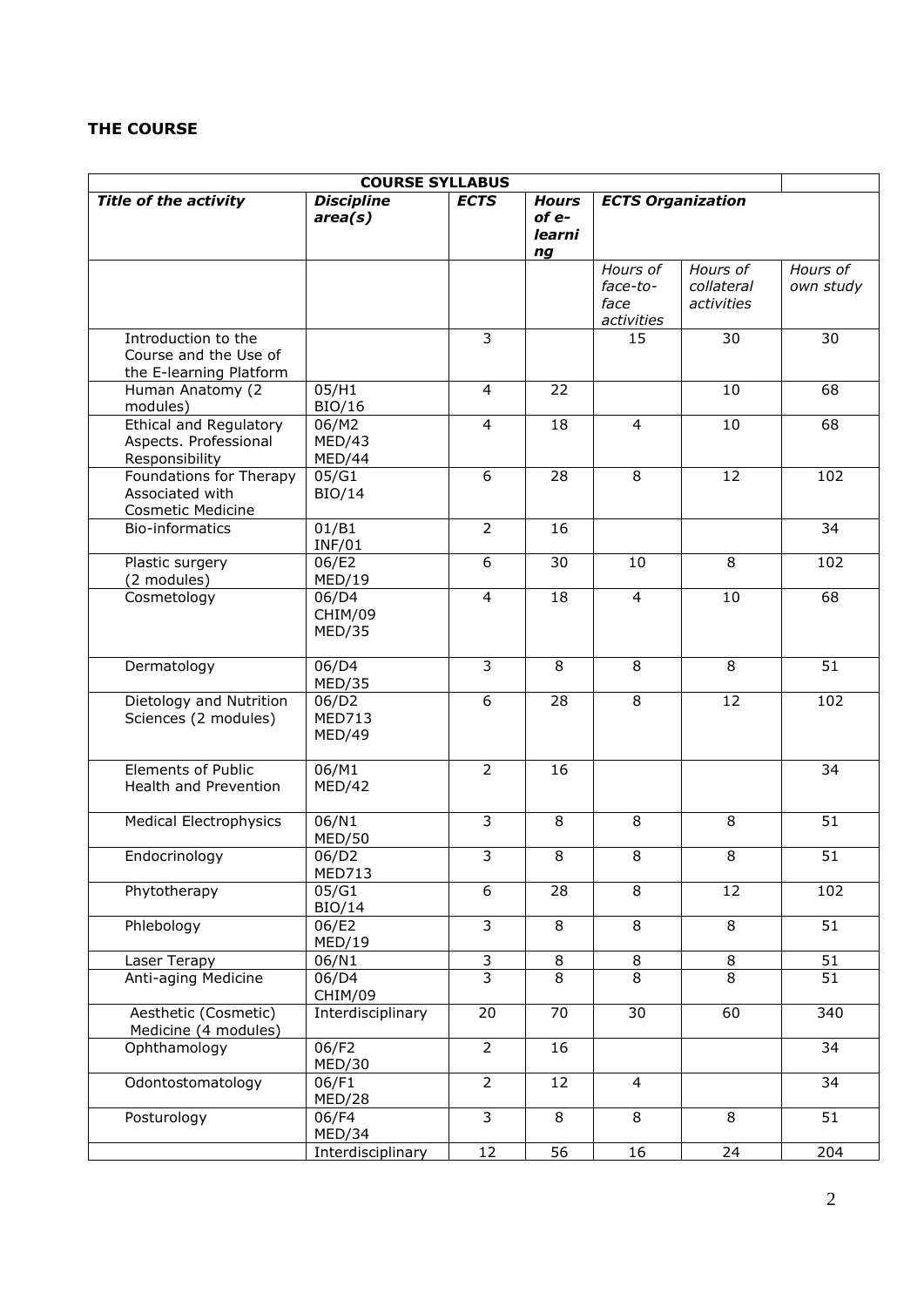| Aesthetic Medicine<br>Semiotics (2 modules)                                                                               |                    |               |     |     |     |      |
|---------------------------------------------------------------------------------------------------------------------------|--------------------|---------------|-----|-----|-----|------|
| Internship (first year): 6<br>weeks at a participating<br>structure to gain<br>practical skills for<br>cosmetic medicine. |                    | 7             | 10  | 70  | 88  | 3    |
| Internship (second year)<br>to gain practical skills for<br>cosmetic medicine.                                            |                    | 7             | 10  | 70  | 88  | 3    |
| <b>TOTAL</b>                                                                                                              |                    | 114           | 414 | 183 | 384 | 1869 |
| First and second year final<br>examination                                                                                |                    | $\mathcal{P}$ |     |     | 50  |      |
| <b>Final Thesis</b>                                                                                                       |                    | 4             |     |     | 100 |      |
|                                                                                                                           | <b>Total hours</b> | 3000          |     |     |     |      |

#### **DATES ACTIVITIES FRONTAL DIDACTIC OF THE ACADEMIC YEAR 2022/2023**

04 JULY 2022 05 JULY 2022 06 JULY 2022

26 SEPTEMBER 2022 27 OCTOBER 2022 27 SEPTEMBER 2022 28 OCTOBER 2022 28 SEPTEMBER 2022 29 SEPTEMBER 2022 30 SEPTEMBER 2022

07 JULY 2022 24 OCTOBER 2022 08 JULY 2022 25 OCTOBER 2022 26 OCTOBER 2022

#### **DATES OF VIDEOCONFERENCE LECTURES OF 2022**

25 MARCH 2022 26 MARCH 2022 09 SEPTEMBER 2022

10 SEPTEMBER 2022

22 APRIL 2022 23 APRIL 2022 04 NOVEMBER 2022

05 NOVEMBER 2022

03 JUNE 2022 04 JUNE 2022

**N.B The above calendar could be modified for organizative reasons. Eventual Changes will be notified to attendants in the due time.**

**Final exam 1st year** 04/05 DECEMBER 2022

The calendar of lessons and other educational activities for the academic year 2022-2023 will be available at the beginning of that academic year.

#### **TEACHERS OF THE MASTER**

The teachers of Master are selected on a comparative basis after completion of a public call.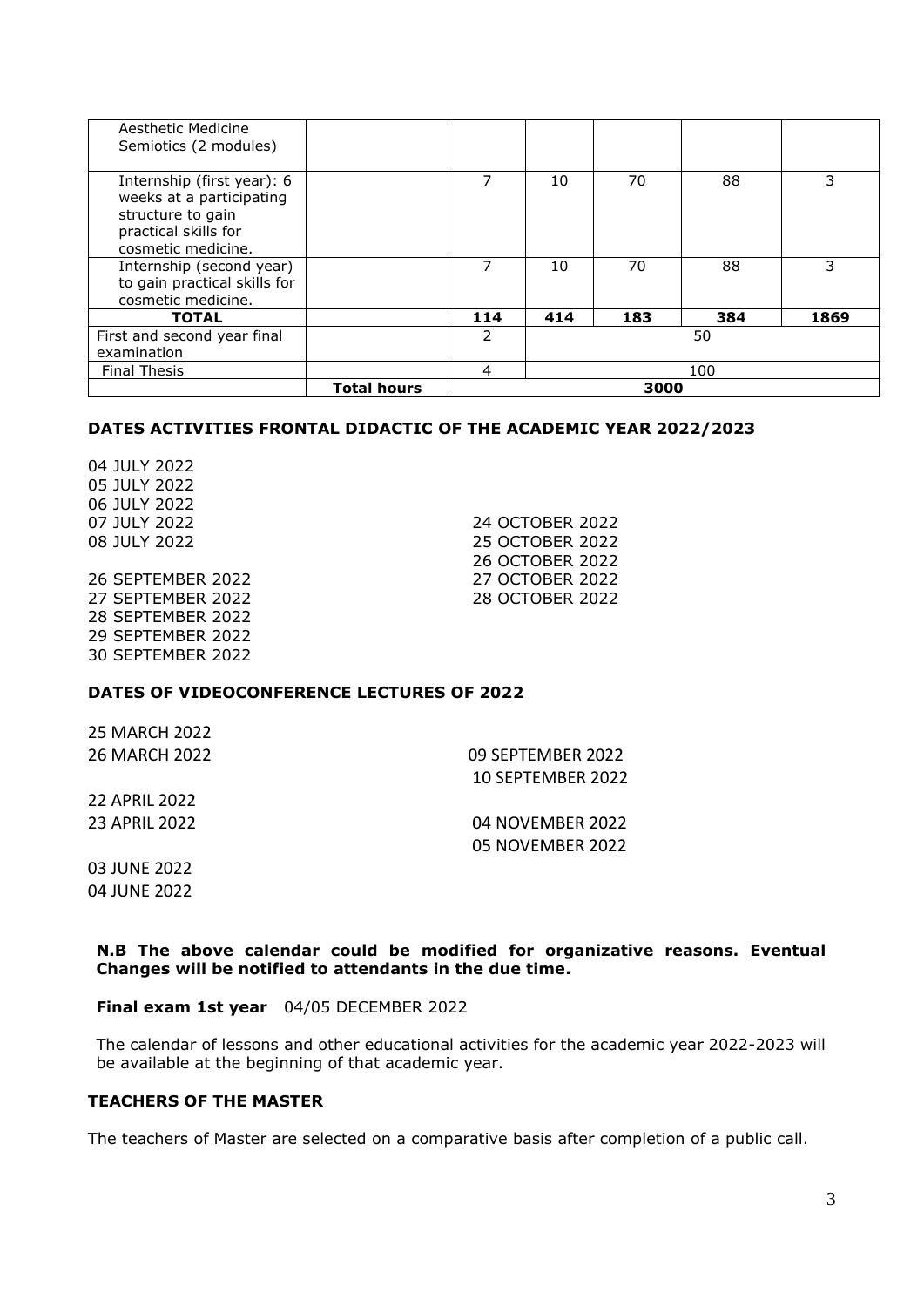### **STRUCTURE OF THE MASTER**

The Master is articulated into 20 units, each of which is in turn formed of one or more modules, for a total of 28 modules. A module includes a series of lessons, most of which employ e-learning, and a library in which learners can find carefully selected reference material that would otherwise be difficult to obtain. Each module is followed by an on-line test; once this test has been passed, the student may access the following modules.

In addition to modules, there will be common discussions and *case studies* that focus on some practical aspects of the management and practice of cosmetic medicine. These activities will include 4 meeting delivered via teleconference.

After the first and second year of the Master and before presentation and defence of the thesis, the student must pass a face-to-face exam on the fundamental content of the program of studies. At the end of the Master, the student must presents and discuss her or his Master's thesis, as one of the requirements to earn the degree.

At the end of the program, participants will receive the two-year university level two Master degree.

### **THE MASTER PROGRAM VENUE**

### **Frontal teaching activities and internship will be realized in Rome at the Foundation Centro Internazionale Radio Medico (C.I.R.M).**

#### **ADMISSION REQUIREMENTS**

The Master is open to applicants who are employed, unemployed, or have never been employed, and who have a degree in Medicine and Surgery or Dentistry, earned in at least five year program, a license for medical practice and membership in the appropriate professional registers or, for foreigners, equivalent organization.

All participants in the Master must have the computer skills and familiarity with internet use needed to follow the interactive e-learning lessons. They must have a multi-media personal computer with broadband service, and possess sufficient knowledge of English to the courses which is delivered in English.

Candidates graduated outside Italy and having obtained a qualification comparable in level, nature and content and academic rights to the Italian title required for access to the Course may apply for enrollment. For recognition of the graduation title, the University of Camerino will refer to the current legislation regulating the subject, but registration should be evaluated by the Master's Scientific Committee for assessing the compliance of it.

In particular

- a) The student's affairs office will check administrative aspects of the studies curriculum;
- b) The Scientific Council of the Master will assess the compliance of the curriculum of studies with the admission requirements.

Candidates graduated abroad should also provide

Original degree diploma translated and legalized;

- a) Declaration of value;
- b) Diploma supplement certificate or if not available certificate of exams passed, translated and legalized.

**Enrolment in the Master is not possible** for those who in this academic year are already enrolled in an undergraduate, master, specialization, or doctoral degree program, or another course involving a year-long commitment (Legge 270/04, art. 5, c. 2).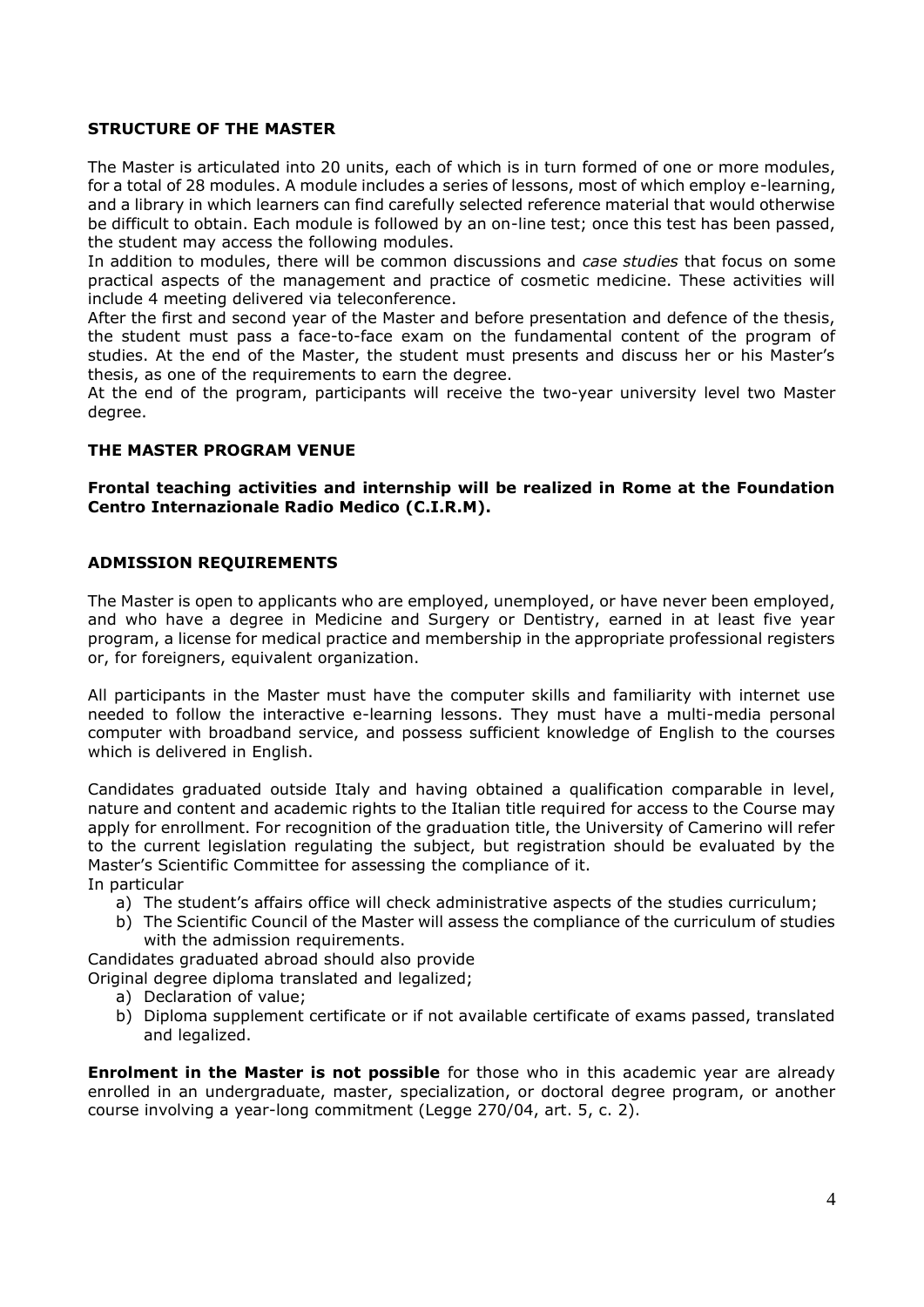### **TERMS AND MODALITIES OF THE ENTRANCE TEST**

Admission to the Master depends upon a favourable evaluation of the applicant's curriculum vitae and of studies. If the number of applicants will exceed the maximum number of students allowed in the program, evaluation of the curriculum will be the basis for ranking of applicants. Previous documented activity in the area of the Master will serve as a preferential requisite for admission.

#### **APPLICATION DEADLINE**

FEBRUARY 25, 2022

### **THE MASTER PROGRAM BEGINS**

MARCH 25, 2022

#### **THE MASTER PROGRAM ENDS**

DECEMBER, 2023

#### **NUMBER OF STUDENTS PER CLASS**

Minimum **15** Maximum **30**

#### **ANNUAL EXAM**

For each module conducted through e-learning there will be an on-line test. At the end of the first year of the Master, students must pass a face-to-face examination to confirm that they have mastered the fundamental aspects developed during the year.

#### **FEES for the Master:**

#### **FULL FEE € 4,000.00 PER YEAR (total for the 2 years € 8,000.00)**

**REDUCED FEE FOR STUDENTS WITH € 2,000.00 PER YEAR (total for the 2 years DISABILITIES € 4,000.00)** 

#### **PAYMENT INSTALLMENTS (***MAXIMUM 3 INSTALLMENTS***) FULL FEE**

1st Installment (1st year)  $€ 1,750.00$  by 30 May 2022 2nd Installment (1st year)  $€ 1,250.00$  by 30 July 2022 3rd Installment (1st year)  $\epsilon$  1,000.00 by 30 September 2022 4th Installment (2nd year)  $€ 1,750.00$  by 30 May 2023 5thInstallment (2nd year)  $€ 1,250.00$  by 30 Jully 2023 6th Installment (2nd year)  $\epsilon$  1,000.00 by 30 September 2023

#### **REDUCED FEE FOR STUDENTS WITH DISABILITIES**

1st Installment (1st year) € 1,000.00 by 30 May 2022 2nd Installment (1st year)  $€ 500.00$  by 30 July 2022 3rd Installment (1st year)  $€$  500.00 by 30 September 2022 4th Installment (2nd year)  $€ 1,000.00$  by 30 May 2023 5thInstallment (2nd year)  $€$  500.00 by 30 July 2023 6th Installment (2nd year)  $\epsilon$  500.00 by 30 September 2023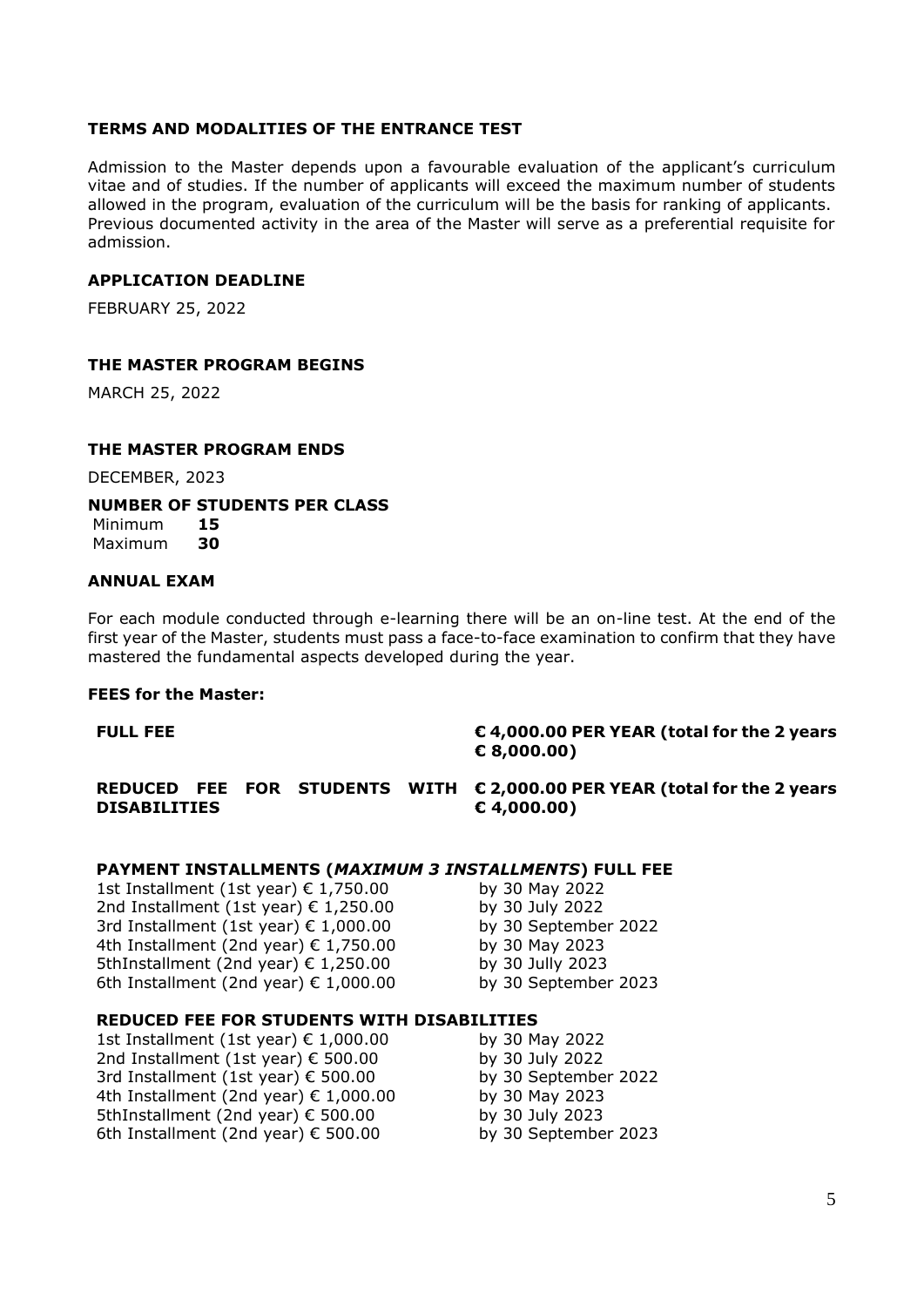Members with a recognized disability pursuant to art. 3 paragraph 1, of the law 5 February 1992 n. 104 or with disability equal to or greater than 66% are required to pay a reduced contribution of 50% (they are not exempt from the payment of any special taxes envisaged for late payment contributions).

Those registered as Auditors are required to pay a reduced fee of 50%.

Payment of the second instalment made after the deadline will result in the application of a late payment fee of **€ 25.00.**

The renunciation of the Course, even as an auditor, after the date of the deadline for submitting the application for registration, or the forfeiture of registration in the manner described in this announcement, will not give the right to any refund of the fees paid.

Payment transfers made from abroad must include the name of the student and the title of the master in the description and must be made on the following **IBAN IT88M0306909350100000300026 BIC BCITITMM BANCA INTESA SAN PAOLO SPA.**

#### **APPLICATIONS**

The enrollment application must be completed and sent by 25 February 2022 exclusively by means of an on-line computerized procedure, available in the specific section of the University website, at the address <http://www.unicam.it/miiscrivo/>. In case of difficulties, applicants can contact the secretariat of the Master online by email at the address [giulio.nittari@unicam.it ;](mailto:giulio.nittari@unicam.it) [medicina.estetica@unicam.it](mailto:medicina.estetica@unicam.it).

Help with the application process is available by e-mail at giulio.nittari@unicam.it [medicina.estetica@unicam.it.](mailto:medicina.estetica@unicam.it)

The following documents must be sent with the application:

- a. signed declaration (Attachment A) available together with the application form;
- b. *copy of a valid identification document*;
- c. curriculum vitae in European format;
- d. university degree certificate with the scores obtained in the final exam;
- e. other degrees and certificates useful for the selection.

#### **MASTER'S AUDITORS**

Graduates who are not enrolled in the Master can be admitted to the individual educational activities described below, by paying the required fee:

| <b>Educational activity</b>             | Fee      |
|-----------------------------------------|----------|
| Cosmetic practice in aesthetic medicine | € 400,00 |
| Cadaver dissections course              | € 800,00 |
| Anti-aging medicine                     | € 400,00 |

The enrollment application must be completed and sent exclusively by means of an on line computerized procedure, available in the specific section of the University website, at the address: [http://www.unicam.it/miiscrivo/](http://www.unicam.it/reginfo/iscrizionemaster) [i](http://www.unicam.it/reginfo/iscrizionemaster)nformation and news for registration to these activities including updates not provided in this call are provided.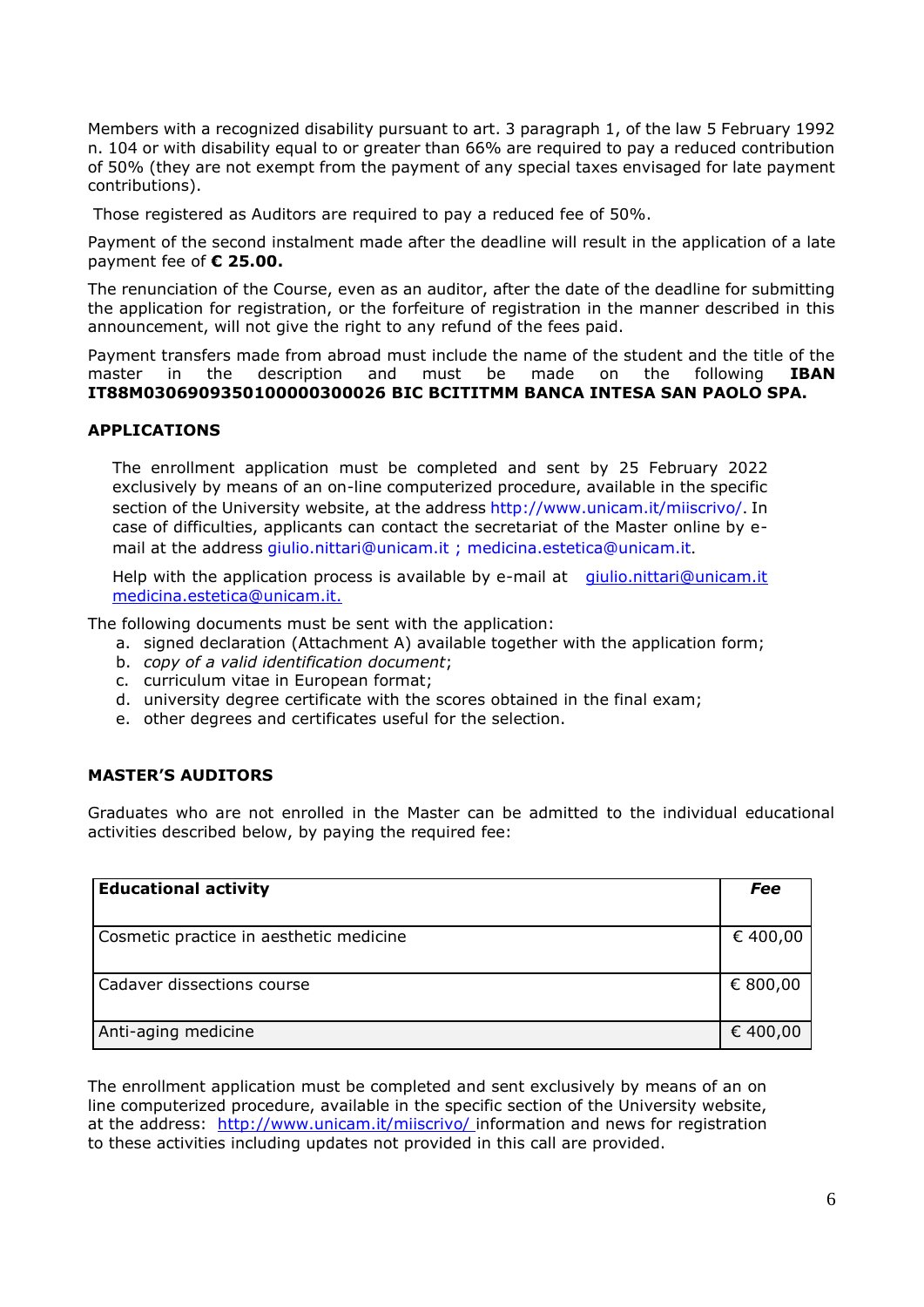The following documents must be sent with the application:

- 1. signed declaration (Attachment A) available together with the application form a<http://www.unicam.it/reginfo/iscrizionemaster> ;
- 2. Auditor's registration form available at: <http://www.unicam.it/reginfo/iscrizionemaster> ;
- 3. Copy of a valid identification document;

At the end of the activities, the auditors having paid the registration fee(s) for the single activities and having attended at least the 75% of the educational activities will receive from the University of Camerino a certificate of participation.

## **ISSUING OF THE DIPLOMA**

At the conclusion of the Master, only those who are up to date with their fee payments and have attended at least 75% of the face-to-face lessons will be able to take the final examination. Having passed the final examination, they will receive from the Universities of Camerino and Turin the Diploma of the University 2nd Level Master jointly issued.

#### **After the application deadline, an applicant who decides of not continuing the Master will not be able to receive reimbursement for the amount paid.**

Application to the Master entails tacit consent to the publication of personal data and results of the selection examination on the website of the Master, in line with D.L. 196 of June 30, 2003.

## **HANDLING OF PERSONAL DATA**

The application for enrollment to the Master involves, in compliance with the principles set forth in Legislative Decree No. 196/2003 and Regulation 2016/679 of the European Parliament and of the Council, of 27 April 2016, known as General Data Protection Regulation (GDPR), expression of tacit consent that the personal data of the candidates and those relating to the selection tests are published on the website of the Master.

## **EVALUATION OF THE MASTER PROGRAM**

Before the conclusion of the course, students must fill-in the **Evaluation Form** provided by the Director of the Master or available on the UNICAM web site 'quick link' – MASTER E CORSI POST-LAUREA [MASTER AND GRADUATE COURSES], then MODULISTICA [FORMS].

#### **DIRECTOR OF THE MASTER**

Prof. Francesco Amenta tel. +39-0737/403311 and e-mail: francesco.amenta@unicam.it

**Scientific Council Board**

#### **SCIENTIFIC COUNCIL**

| Belehthic Gounch Bound |                             |                       |                                                       |  |  |  |
|------------------------|-----------------------------|-----------------------|-------------------------------------------------------|--|--|--|
|                        | Teacher                     | Position              | Academic Discipline for<br><b>University Teaching</b> |  |  |  |
| Director               | Prof Francesco Amenta       | <b>Full Professor</b> | <b>BIO/16</b>                                         |  |  |  |
| Co-director            | Prof Maria Teresa Fierro    | Associate Professor   | MED/35                                                |  |  |  |
| Member                 | Prof Pietro Quaglino        | Associate Professor   | MED/35                                                |  |  |  |
| Member                 | Prof Seyed Khosrow Tayebati | Associate Professor   | BIO/16                                                |  |  |  |
| Member                 | Prof Daniele Tomassoni      | Associate Professor   | BIO/16                                                |  |  |  |